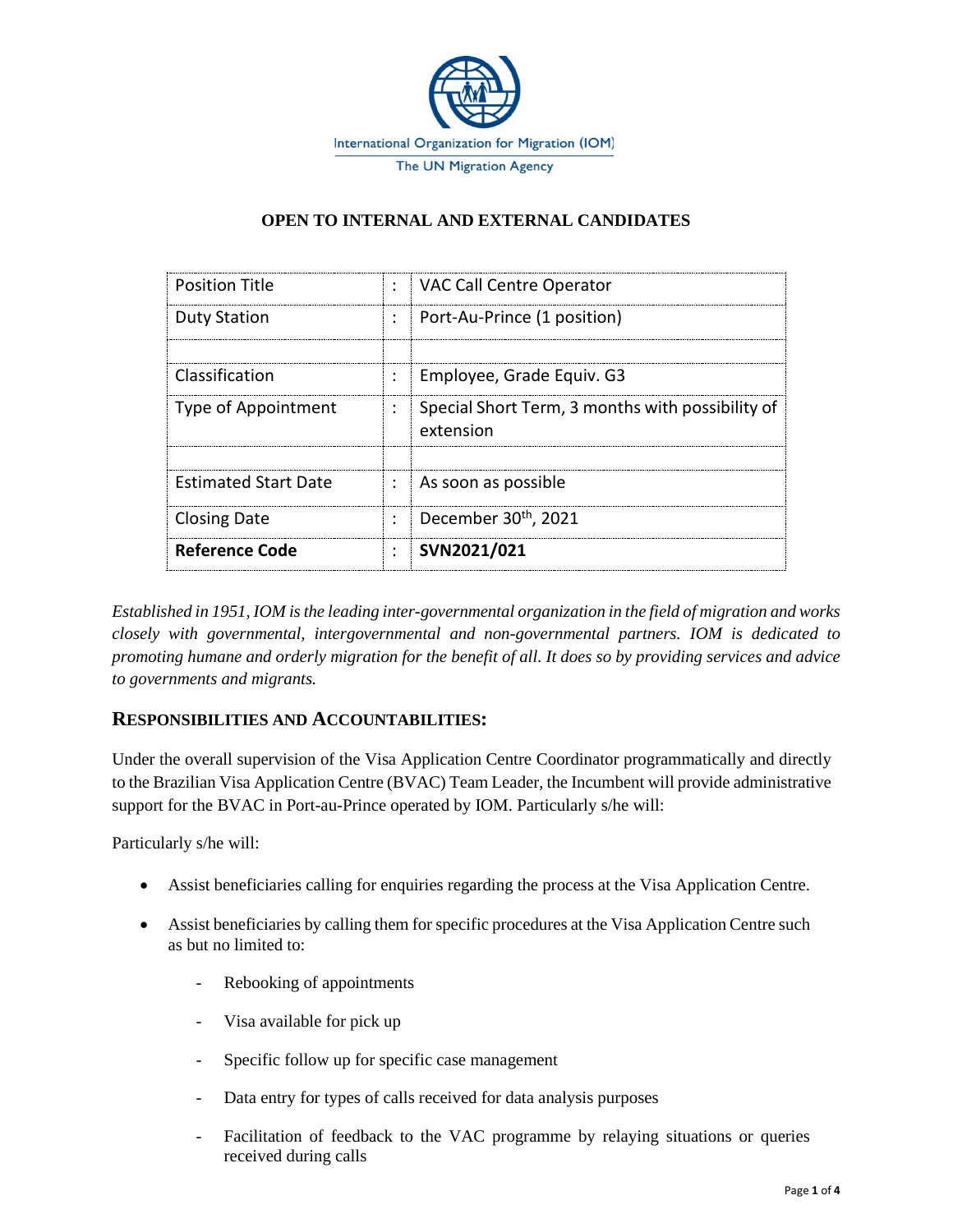- Assist the Team Leader and the VAC Coordinator by providing daily follow ups
- Provide clerical assistance to the VAC programme when required
- Any other duties as may be assigned by the VAC Team Leader and the VAC Coordinator

#### EDUCATION, EXPERIENCE AND SKILLS

- High school diploma or equivalent.
- Experience in similar settings such as call center, client assistance,
- Experience in the usage of office software packages (MS Word, Excel, etc.) and knowledge of spreadsheet and data analysis; and,
- Experience in IOM operations is a plus
- Strong interpersonal and intercultural skills and attention to detail; excellent ability to work accurately and efficiently under time pressure; Team player.
- Good knowledge of Microsoft tools (Excel, PPT, Word)
- Excellent inter-personal communication;
- Capacity to work as part of a team, to handle stressful situation and sometimes hostile environments;
- Capacity to respect deadlines;
- Ability to work diplomatically, with empathy, tact and confidentiality.
- Sensibility to and ability to work with people from different backgrounds are essential skills;

#### **LANGUAGES** *(IOM's official languages are English, French, and Spanish)*

Fluency in Creole and French (oral and written).

#### **REQUIRED COMPETENCIES:**

# **Values**

#### **Inclusion & respect for diversity**

- Shows respect and sensitivity towards gender, culture, ethnicity, religion, sexual orientation, political conviction and other differences.
- Encourages the inclusion of all team members and stakeholders while demonstrating the ability to work constructively with people with different backgrounds and orientations.
- Promotes the benefits of diversity; values diverse points of view and demonstrate this in daily work and decision making.
- Challenges prejudice, biases and intolerance in the workplace.

#### **Integrity & transparency**

- Upholds and promotes the Standards of Conduct and Unified Staff Regulations and Rules.
- Delivers on commitments; manages the organization's resources reliably and sustainably.
- Embraces and encourages transparency, balancing this with the need for discretion and confidentiality as appropriate.
- Maintains impartiality and takes prompt action in cases of unprofessional or unethical behaviour.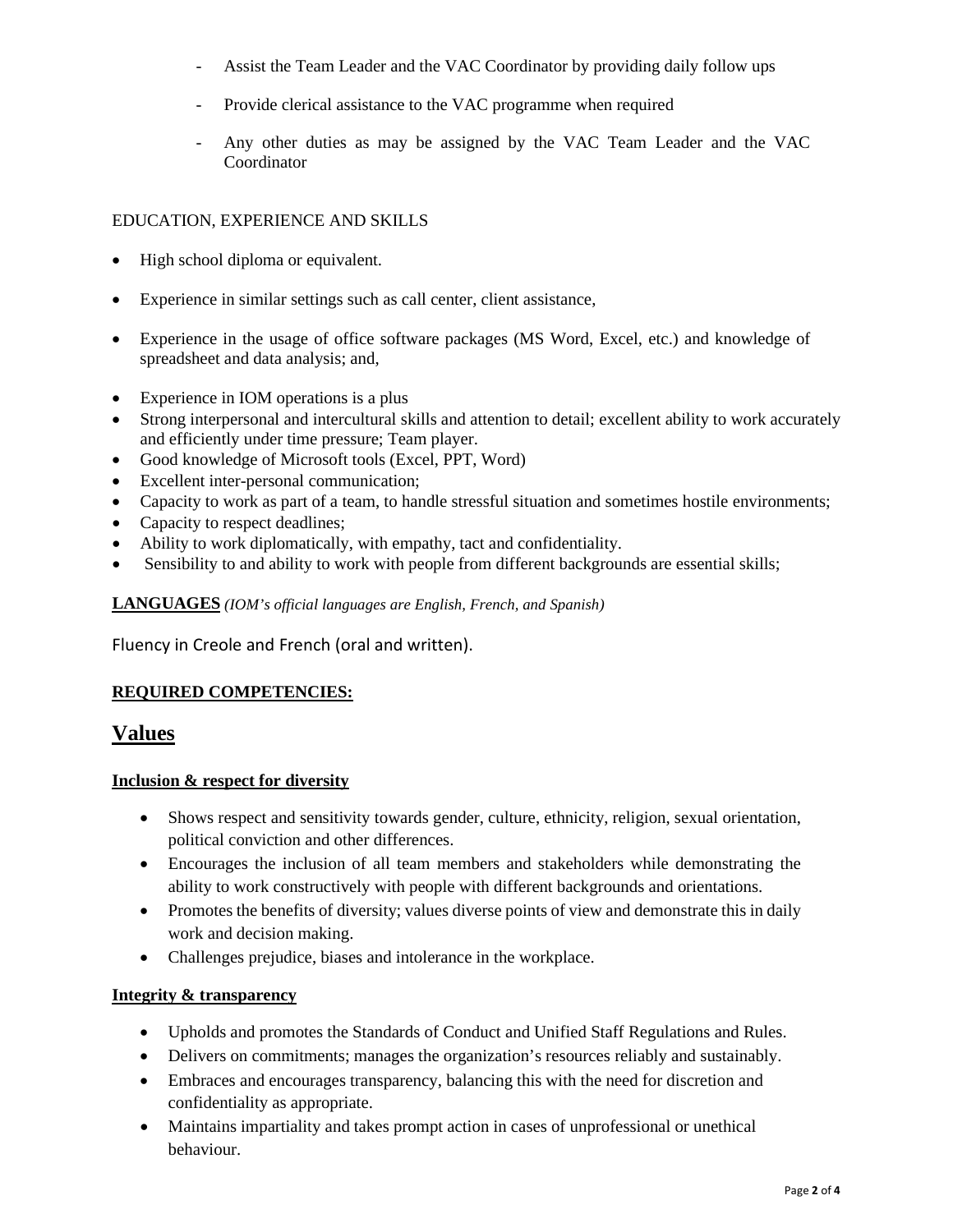• Does not abuse one's position and acts without consideration of personal gain. Is motivated by professional rather than personal concerns.

### **Professionalism**

- Demonstrates professional competence and mastery of subject matter and willingness to improve knowledge and skills.
- Seeks to raise professional standards in self and others through daily work and activities.
- Adapts quickly to change and is decisive and versatile in face of uncertainty.
- Shows self-control and persistence when faced with difficult problems, and remains calm in stressful situations.
- Is conscientious and efficient in meeting commitments, observing deadlines and achieving results.

# **Core competencies**

### **Teamwork**

- Establishes strong relationships with colleagues and partners; relates well to people at all levels.
- Is fully aware of the team purpose, respects and understands individual and collective responsibilities.
- Willingly puts in extra effort without being asked and adopts a "hands-on" approach whenever necessary to achieve team objectives.
- Coordinates own work with that of the team to meet agreed priorities and deadlines.

# **Delivering results**

- Produces quality results and provides quality services to clients.
- Meets goals and timelines for delivery of products or services.
- Manages time and resources efficiently, monitoring progress and making adjustments as necessary.
- Shows understanding of own role and responsibilities in relation to expected results.

### **Accountability**

- Accepts personal responsibility for quality and timeliness of work.
- Takes ownership of all responsibilities within own role and honours commitments to others and to the Organization.
- Operates in compliance with organizational regulations and rules.
- Accepts and gives constructive criticism; acknowledges and corrects mistakes and apply lessons learned for improvement.

### **Communication**

- Presents information using language and sequence of ideas that is easy for recipients to understand.
- Adapts communication to the recipient's needs, asks questions to clarify, and exhibits interest in having two-way communication.
- Encourages others to share their views, using active listening to demonstrate openness and to build understanding of different perspectives.
- Listens carefully and genuinely to the views and positions of others; acts on received information.

### **HOW TO APPLY:**